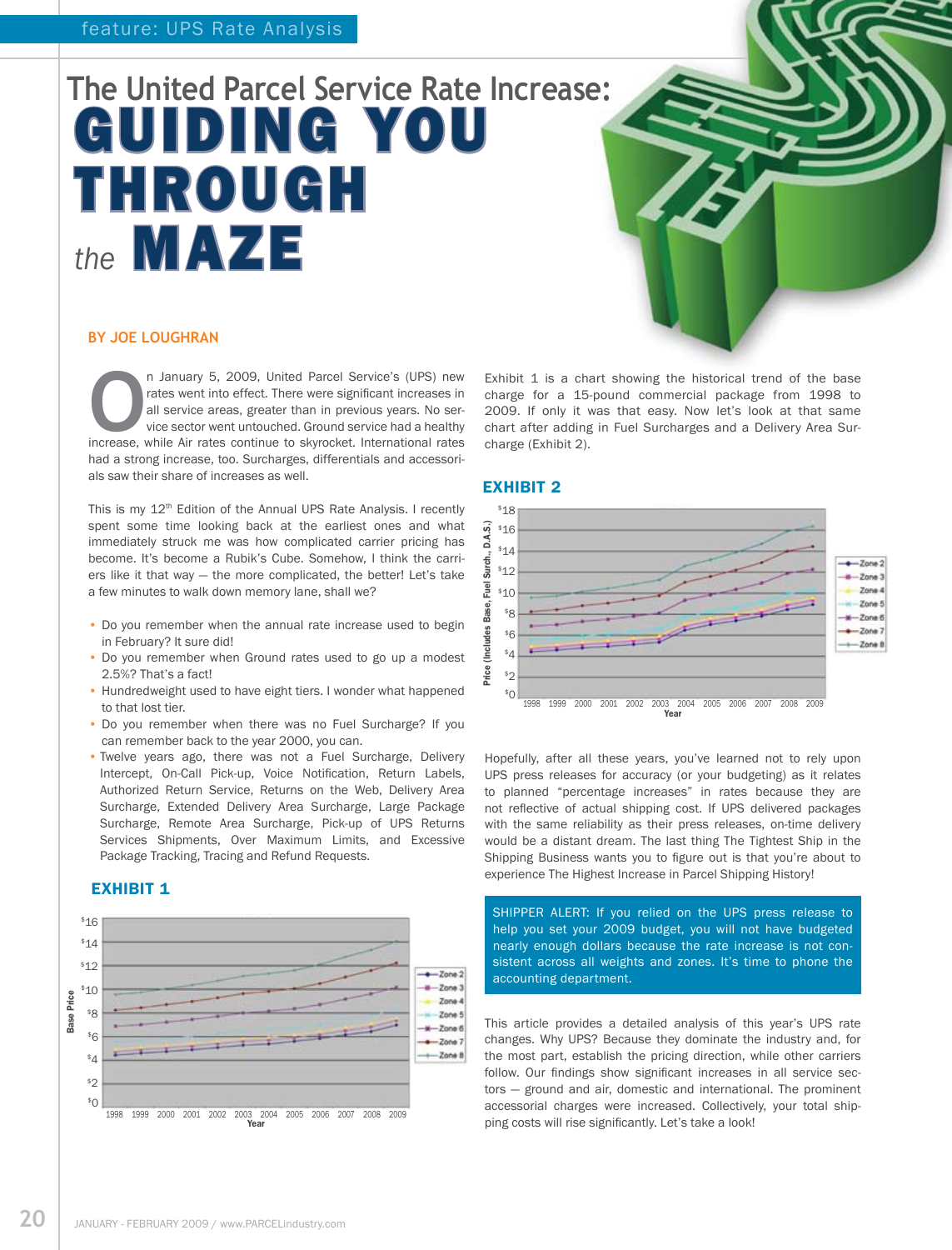#### Ground Service

Ground service represents UPS' largest volume and revenue source. The base rate increase for packages weighing from one to 15 pounds is 6.9%, while 16–70 pound packages increased 5.9% (based on a straight dollar average of all weight and zone cells, and there is not one shipper in the country that has this package distribution). Rates were increased, on average, by 3.8% for 71 –150 pound packages.

Obviously, the "weights" with the greatest volume went up the most. There continues to be a wide disparity between low and high zones. Table 1 summarizes the impact of the increase.

#### Table 1 – Ground

(percent increase)

| lbs/zone     |     |                             |         |                      |                 | 2 3 4 5 6 7 8 Total |
|--------------|-----|-----------------------------|---------|----------------------|-----------------|---------------------|
| $1 - 15$     |     | 8.6 8.5 7.3 6.5 6.3 6.2 6.1 |         |                      |                 | 6.9                 |
| $16 - 70$    | 7.2 |                             | 6.7 6.0 |                      | 6.0 5.7 5.6 5.3 | 5.9                 |
| $71 - 150$   |     | 3.1 3.3 4.0 4.0 4.0 4.0 4.0 |         |                      |                 | - 3.8               |
| <b>TOTAL</b> | 38  |                             |         | 40 44 44 44 44 44 43 |                 |                     |

UPS increased the *Commercial Delivery Area Surcharge* on packages going to "remote" ZIP Codes from \$1.50 to \$1.60. Additionally, a new category within this surcharge, *Extended Commercial*, has been added. The surcharge is \$1.60, identical to the Commercial Delivery Area Surcharge. I expect that will not be the case in upcoming years.

There is good news and bad news. The good news is that the number of ZIP Codes has been reduced to 20,276, down from the 23,705 last year. The bad news is that 16,826 ZIP Codes (83% of all "remote" ZIPs) have been reclassified as Extended, leaving only 3,450 in the original classification. When the dust settled, 47% of all US ZIP Codes will face one surcharge or another! That means that you are a rare shipper, indeed, if none of your packages are destined to the aforementioned ZIP Codes. (See Residential Delivery Area Surcharge for additional impact.)

The *Residential Differential* has been increased from \$1.95 to \$2.05.

SHIPPER ALERT: Remember, there is no longer a separate Ground residential rate table, and incentives no longer apply to the residential surcharge.

The *Residential Delivery Area Surcharge* has been increased from \$2.30 to \$2.40 for non-Extended 'remote' packages. Unlike the Commercial version of this surcharge, there is a 25 cent differential for the new *Extended Residential* surcharge. You will be charged \$2.65 if you ship a package to a residential address in one of the Extended ZIP Codes.

Let's take a look at an example of the true cost of the various surcharges and differentials. You can no longer simply 'eyeball' the annual change in base rates to understand the cost impact to your company. For example, let's take a 10-pound, zone 2 ground residential package going to ZIP Code 08311 in Cedarville, N.J. This ZIP Code is now classified as "Extended." The following represents the change in price since December 2005:

|                                 | 2009    | 2008    | 2007   | 2006   | 2005   |
|---------------------------------|---------|---------|--------|--------|--------|
| <b>Base Rate</b>                | \$6.06  | \$5.59  | \$5.33 | \$5.06 | \$4.85 |
| <b>Delivery Area Surcharge</b>  | \$2.65  | \$2.30  | \$2.20 | \$2.10 | \$2.00 |
| <b>Residential Differential</b> | \$2.05  | \$1.95  | \$1.85 | \$1.75 | \$1.50 |
| <b>Fuel Surcharge</b>           | \$0.48  | \$0.45  | \$0.23 | \$0.21 | \$0.15 |
| <b>TOTAL</b>                    | \$11.24 | \$10.29 | \$9.61 | \$9.12 | \$8.50 |
| % Annual Increase               | 9.3%    | 7.1%    | 5.4%   | 7.3%   |        |
| % Cumulative Increase           | 32.4%   |         |        |        |        |

The base rate increased 25% from 2005 to 2009, yet the true cost has gone up over 32%. That's a significant increase in shipping costs over a 37-month period (December 2005 – January 2009).

SHIPPER ALERT: FedEx has not implemented the Extended Residential surcharge. This may be an opportunity to reduce your expenses if you are a large volume residential shipper to Extended ZIP Codes.

Ground *Hundredweight* rates increased 6.1 % for 200 – 499.9 pounds and 6.1% for 500 pounds or more. Tier 2 increased the greatest at 8.8%, while Tier 6 has the smallest increase (4.8%) of all tiers.

|   | <b>TIER</b>    | 200-499 LBS | 500-999 LBS |
|---|----------------|-------------|-------------|
|   |                | 8.8         | 8.8         |
| ت | $\overline{2}$ | 8.7         | 8.5         |
| ž | 3              | 5.7         | 5.8         |
|   |                | 7.0         | 6.9         |
| z | 5              | 4.8         | 5.0         |
|   | 6              | 5.2         | 5.2         |
|   |                | 5.5         | 5.3         |
|   |                |             |             |

#### Time Definite/Express Services

Time Definite/Express Service rates increased significantly this year. Also, they are subject to all surcharges and differentials. UPS has many service options to address your time definite service requirements. In the process of doing so, it has become somewhat confusing to select the appropriate offering as it relates to cost versus service tradeoffs. Here is a summary of the service offerings and the respective rate increases:

Next Day Air: *10:30 AM, 12:00 PM or end of day delivery of letters, documents and packages. Delivery time is determined by the destination.*

Letters increased an average of 7.6% (5.3–8.6%) for all zones and from  $$0.75$ – $$1.90$ . Rates increased a whopping 8.0% for  $1 - 70$ pound packages. There were lesser increases in the shorter, less used zones and greater ones in longer zones.

To demonstrate the variability of increases, a 20-pound package shipped to zone 102 increased 5.0%, while the same package shipped to zone 7 went up 8.5%. By going with smaller increases in short zones, UPS continues its efforts to decrease the number of low-zone Next Day Air packages being shifted to the less profitable Ground service. The prudent shipping manager recognizes that zone 2 Ground packages are delivered next day with a guarantee and that the majority of UPS' deliveries occur before noon.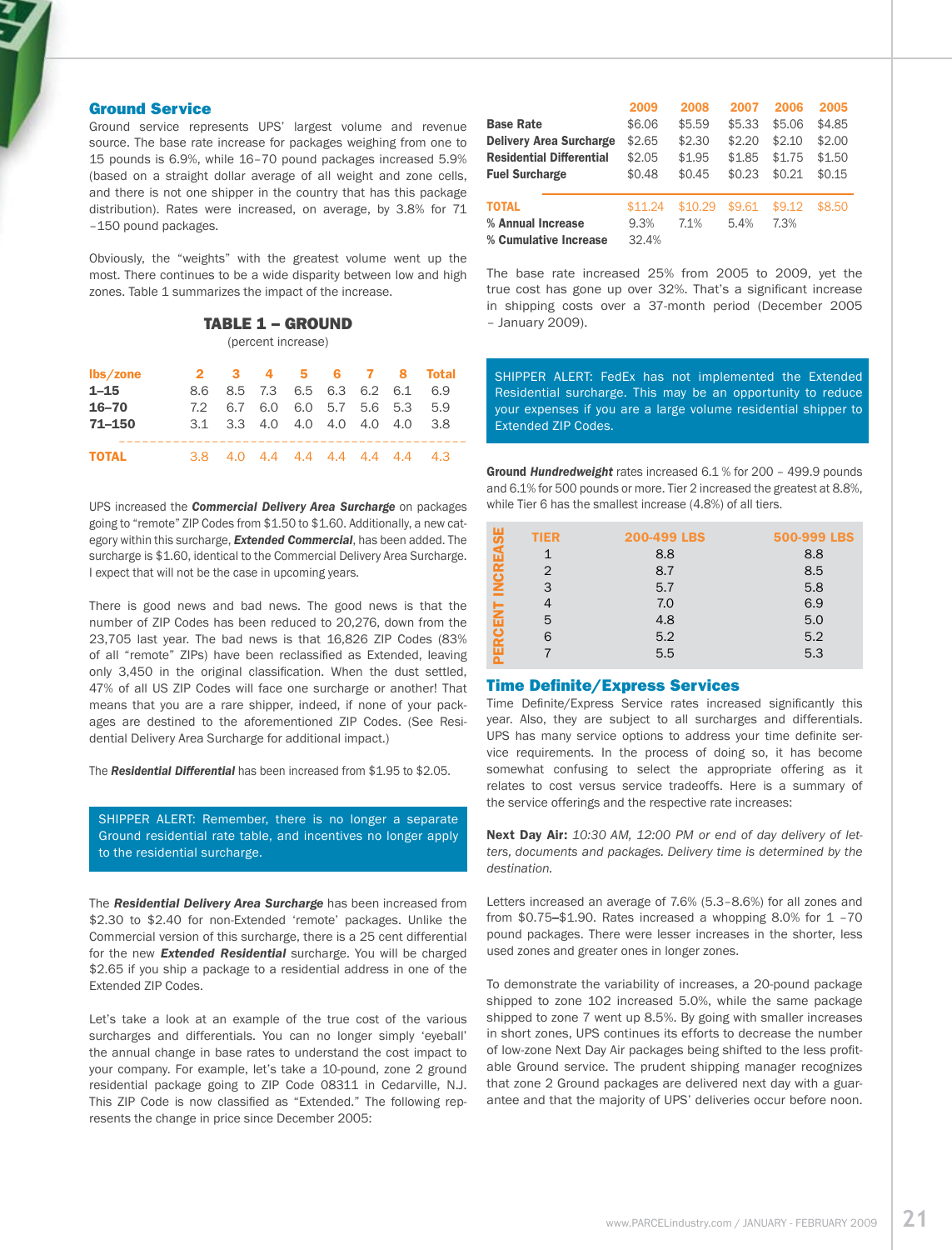So there is no reason to spend the extra money on Next Day Air service. Table 2 summarizes the impact of the increase.

 $T = T - T$ 

| IABLE 2 – NEXT DAY AIR<br>(percent increase) |     |     |     |     |            |     |     |                                   |  |
|----------------------------------------------|-----|-----|-----|-----|------------|-----|-----|-----------------------------------|--|
| lbs/zone                                     |     |     |     |     |            |     |     | 102 103 104 105 106 107 108 Total |  |
| $1 - 15$                                     | 6.1 | 7.6 | 8.0 | 8.0 | 8.0        | 8.5 | 8.5 | 8.0                               |  |
| $16 - 70$                                    | 6.4 | 8.0 | 8.0 | 8.0 | 8.0        | 8.5 | 8.4 | 8.0                               |  |
| $71 - 150$                                   | 5.8 | 7.7 | 7.9 | 8.0 | 7.9        | 8.4 | 8.3 | 7.9                               |  |
|                                              |     |     |     |     |            |     |     |                                   |  |
|                                              |     |     |     |     |            |     |     |                                   |  |
| ΤΩΤΑΙ                                        | 6.0 | 7.8 | 79  | 7.9 | <b>7.9</b> | 8.4 | 8.4 | 79                                |  |

Next Day Air *Hundredweight* rates increased an average of 7.8% for all tiers. There is a significant difference between the percentage increases among zones within each tier. For example, Tier 1, zone 102 increased 5.2% while zone 108 rose a staggering 8.6%.

*The impact is as follows:*

| . .          |             |                           |
|--------------|-------------|---------------------------|
|              | <b>TIER</b> | <b>100 POUNDS OR MORE</b> |
| <b>INCRE</b> |             | 7.8                       |
|              | 2           | 7.8                       |
|              | 3           | 7.8                       |
| ERCEN        |             | 7.8                       |
|              | 5           | 7.9                       |
|              |             | 7.9                       |
|              |             | 7.9                       |

Next Day Early AM: *8:00 AM delivery of U.S. domestic letters, documents and packages from most metropolitan areas. In addition, 8:30 AM delivery is available from virtually all overnight shipping locations coast to coast.* 

Add \$31.00 to the appropriate Next Day Air rate. This is a \$2.50 increase from the \$28.50 differential that existed for many years.

Next Day Air Saver: *3:00 PM or 4:30 PM delivery to commercial destinations where UPS Next Day Air is committed by 10:30 AM or noon, respectively. Residential deliveries to UPS Next Day Air Saver destinations receive delivery by end of day.* 

Letters increased an average of 8.5% (5.2–9.5%) for all zones and from \$0.65–\$1.90. Package rates increased an average of 8.9% for 1–70 pound packages. The rates for this service average a mere 5.1% off of the Next Day Air rate.

Have you noticed that the price difference between Next Day Air and Next Day Air Saver has tightened over the years? It's true! Last year they were 7.3% off of the Next Day Air rate, now it is only 5.1%. In fact, there is very little difference in price between Next Day Air and Next Day Air Saver for zones 103 (132) to 108 (138) for packages weighing 20 pounds or more. UPS is clearly discouraging the use of Next Day Air Saver through its pricing strategy. Table 3 summarizes the impact of the increase.

#### Table 3 – Next Day Air Saver

(percent increase)

| $\mathsf{lbs}/\mathsf{zone}$ |  |  |  | 132 133 134 135 136 137 138 Total |
|------------------------------|--|--|--|-----------------------------------|
| $1 - 15$                     |  |  |  | 5.4 7.4 8.2 8.2 8.0 8.7 8.5 8.0   |
| $16 - 70$                    |  |  |  | 5.4 7.5 9.4 9.4 9.4 9.4 9.4 9.0   |
| 71–150                       |  |  |  | 5.0 7.4 9.4 9.4 9.5 9.4 9.4 8.9   |

–––––

––––––––––––––––––––––––––––––––––––––––

TOTAL 5.1 7.4 9.3 9.4 9.4 9.4 9.4 8.9

Next Day Air Saver *Hundredweight* rates increased an average of 9.3% for all tiers. There is a significant difference in the percentage increase among zones within each tier. For example, in Tier 3, zone 132 increased 4.6%, while zone 135 rose a stunning 9.8%.

| $T_{\rm R}$ impact is as follows: |                           |
|-----------------------------------|---------------------------|
| <b>TIER</b>                       | <b>100 POUNDS OR MORE</b> |
|                                   | 8.9                       |
| $\overline{2}$                    | 9.0                       |
| 3                                 | 8.8                       |
|                                   | 8.3                       |
| 5                                 | 8.9                       |
| 6                                 | 9.5                       |
|                                   | 8.9                       |
|                                   |                           |

2nd Day Air: *A second business day delivery of both letters and packages.*

Letters increased an average of 8.8% (5.5–12.3%) for all zones and from \$0.50–\$1.45. Rates increased an average of 8.3% for 1 –70 pound packages; but, like last year, there is a large disparity among the various weights and zones. Rates increased at a lesser percentage (5.4%) in zones 202–204 where use of  $2^{nd}$  Day Air is unlikely and pricing becomes a non-factor. Whereas, there were substantial increases in zones 206–208 (9.5%) which represent the vast majority of volume. (SmartTran's analysis shows that you can expect a 9.0% increase in 2<sup>nd</sup> Day Air charges.)

SHIPPER ALERT: By reducing rates in low-utilized zones and substantially increasing rates in high volume zones, UPS touts an average increase that is clearly understated.

The rates for this service average 49.2% off of the Next Day Air rate for 1–30 pound packages, and 41.9% off 31–150 pound packages. Table 4 summaries the impact of the increase.

## Table 4 – Second Day Air

(percent increase)

| lbs/zone     |     |                             |  |  | 202 203 204 205 206 207 208 Total |
|--------------|-----|-----------------------------|--|--|-----------------------------------|
| $1 - 15$     | 5.4 | 5.4 5.3 7.5 9.5 9.5 9.5     |  |  | 8.1                               |
| $16 - 70$    | 5.4 | 5.4 5.4 7.5 9.5 9.5 9.5     |  |  | 8.3                               |
| $71 - 150$   |     | 5.3 4.8 5.4 7.1 9.3 9.4 9.5 |  |  | 8.1                               |
|              |     |                             |  |  |                                   |
| <b>TOTAL</b> |     | 53 49 54 72 94 94 95 82     |  |  |                                   |

2<sup>nd</sup> Day Air *Hundredweight* rates increased an average of 7.9% for all tiers. There is a significant difference in the percentage increase among zones within each tier. For example, in Tier 3, zone 202 increased 4.7%, while zone 208 rose a whopping 9.4%.

|               |                                                      | dijiviig zviies williili eduli liel. Fui exdiliple, ili liel 3, zviie 20 |
|---------------|------------------------------------------------------|--------------------------------------------------------------------------|
|               | increased 4.7%, while zone 208 rose a whopping 9.4%. |                                                                          |
|               |                                                      |                                                                          |
|               | The impact is as follows:                            |                                                                          |
| . ≧           |                                                      |                                                                          |
|               | <b>TIER</b>                                          | <b>100 POUNDS OR MORE</b>                                                |
| <b>ERCENT</b> |                                                      | 7.9                                                                      |
|               | 2                                                    | 7.8                                                                      |
|               |                                                      | 7.9                                                                      |
|               |                                                      |                                                                          |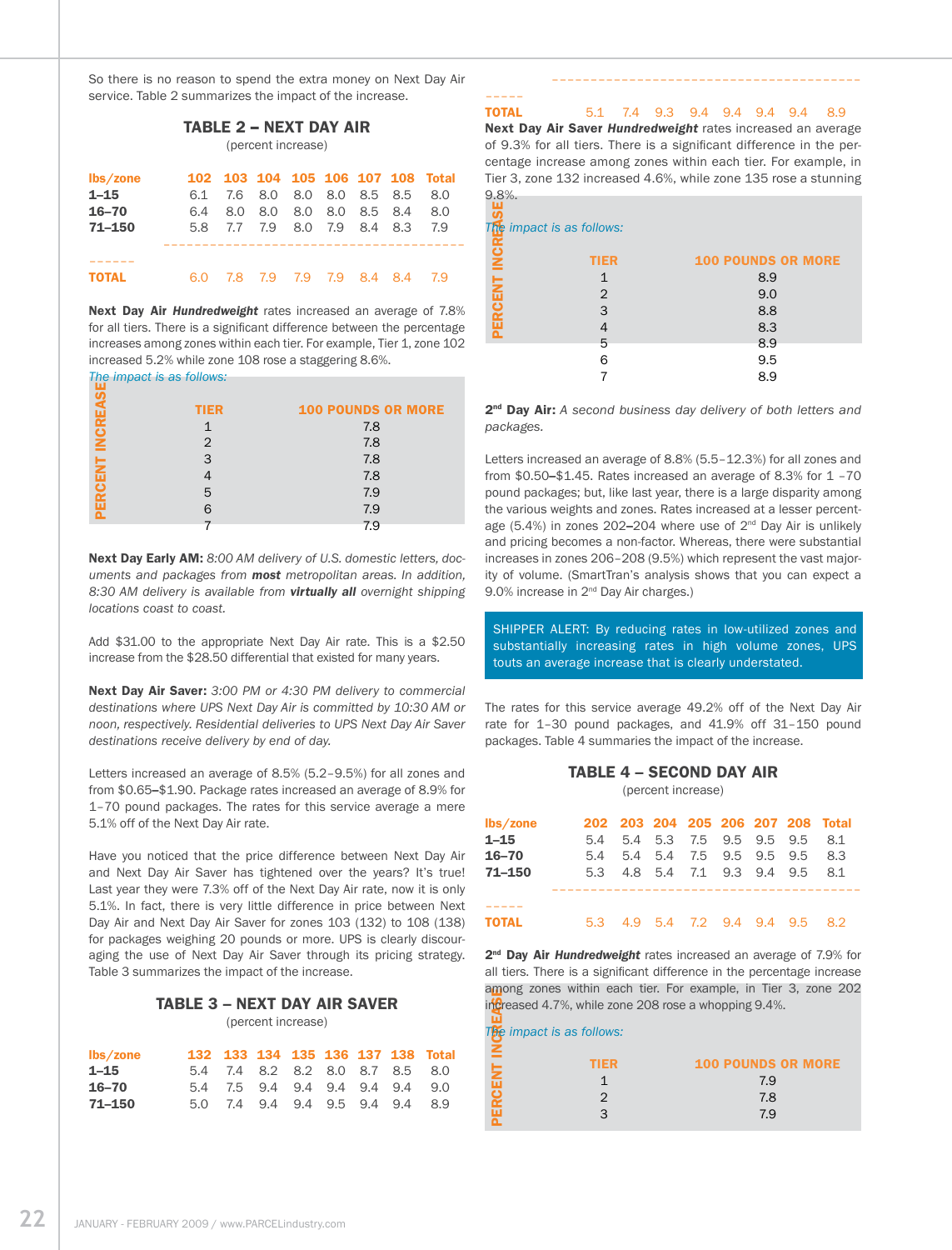| 8.0 |                                                                   | 8.0 |
|-----|-------------------------------------------------------------------|-----|
|     |                                                                   |     |
| 8.0 | <b>3 Day Select:</b> A third business day delivery of packages.   |     |
|     | There is not a letter rate with this service. There were increase |     |

2nd Day Air A.M.: *10:30 AM or 12:00 PM second business day delivery of both letters and packages to metropolitan commercial addresses where UPS Next Day Air delivery is committed by 10:30 AM or Noon. This service is not available to destinations where UPS Next Day Air delivery is committed by end of day.*

There was a substantial increase in all zones for letters and packages. Letters increased an average of 9.6% (5.9–13.2%) for all zones and from \$0.70–\$1.80. Rates increased an average of 9.2% for  $1-70$  pound packages. Like  $2^{nd}$  Day Air, the higher the zone the larger the increase. The rates for this service average 16.2% more than 2<sup>nd</sup> Day Air.

2nd Day Air A.M. Hundredweight rates increased an average of 8.0% for all tiers. There is a significant difference in the percentage increase among zones within each tier. For example, in Tier 1, zone 243 had an increase of 4.4%, while zone 248 rose 9.7%.

|             | The impact is as follows: |                           |
|-------------|---------------------------|---------------------------|
| <b>INCR</b> | <b>TIER</b>               | <b>100 POUNDS OR MORE</b> |
|             |                           | 8.1                       |
|             | 2                         | 8.1                       |
| ERCENT      | 3                         | 8.0                       |
|             |                           | 7.9                       |
|             | 5                         | 8.1                       |
|             |                           | 8.1                       |

There is not a letter rate with this service. There were increases in all zones, but significant increases were in zones 306–308. For zones 306–308, rates increased an average of 5.2% for 1–15 pound packages, while 16–70 pound packages went up 4.5%, on average. UPS has employed the same principle here as with  $2<sup>nd</sup>$  Day Air – increase rates at a lower percentage in seldom-used low zones (302–305), while increasing the longer zones (306 – 308) at a greater percentage.

The rates for this service average 34% less than 2<sup>nd</sup> Day Air but are two and a half times the price of Ground service. Since the majority of UPS' ground packages are delivered within three days, careful study of this service should be conducted prior to its use. If you are using this service for zones 302–305, you are spending extra money for this service when Ground service will satisfy your service day requirement. Table 5 summarizes the impact of the increase.

### Table 5 – 3 Day Select

(percent increase)

| lbs/zone     |  |                             |  |  | 302 303 304 305 306 307 308 Total |
|--------------|--|-----------------------------|--|--|-----------------------------------|
| $1 - 15$     |  | 3.8 3.8 4.1 4.0 4.7 5.4 5.5 |  |  | 47                                |
| $16 - 70$    |  | 3.0 3.0 3.0 3.6 3.6 4.9 4.9 |  |  | 4.0                               |
| $71 - 150$   |  | 3.0 2.9 2.9 3.5 3.5 4.9 4.9 |  |  | 4.0                               |
|              |  |                             |  |  |                                   |
| <b>TOTAL</b> |  | 3.0 3.0 3.0 3.5 3.6 4.9 4.9 |  |  | 4 O                               |



ARE YOUR CARRIER CONTRACTS COMPETITIVE WITH **TODAY'S RAPIDLY CHANGING MARKET?** 

#### **AFMS CAN HELP!**

#### **PIONEERS**

For over 18 years AFMS has been helping companies optimize their transportation cost and service by negotiating world class parcel and freight contracts.

#### PEOPLE AND EXPERIENCE

We have over 400 years of executive level experience; our staff is comprised largely of former VPs, Sr. Sales Managers and Pricing Managers from the major carriers. We know how the carriers view your business.

**Transportation Intelligence is Our Business** 

#### **ACHIEVE AND MAINTAIN RESULTS**

We save our clients significant money on their freight cost and provide them with reporting and audit solutions that allow them to achieve and maintain negotiated gains.

**Best in Class Contracts** 

**Best Practices** 

**Reporting and Auditing** 

**Service Reporting** 

Parcel, LTL, TL, International

# www.afms.com

Call us: 800.246.3521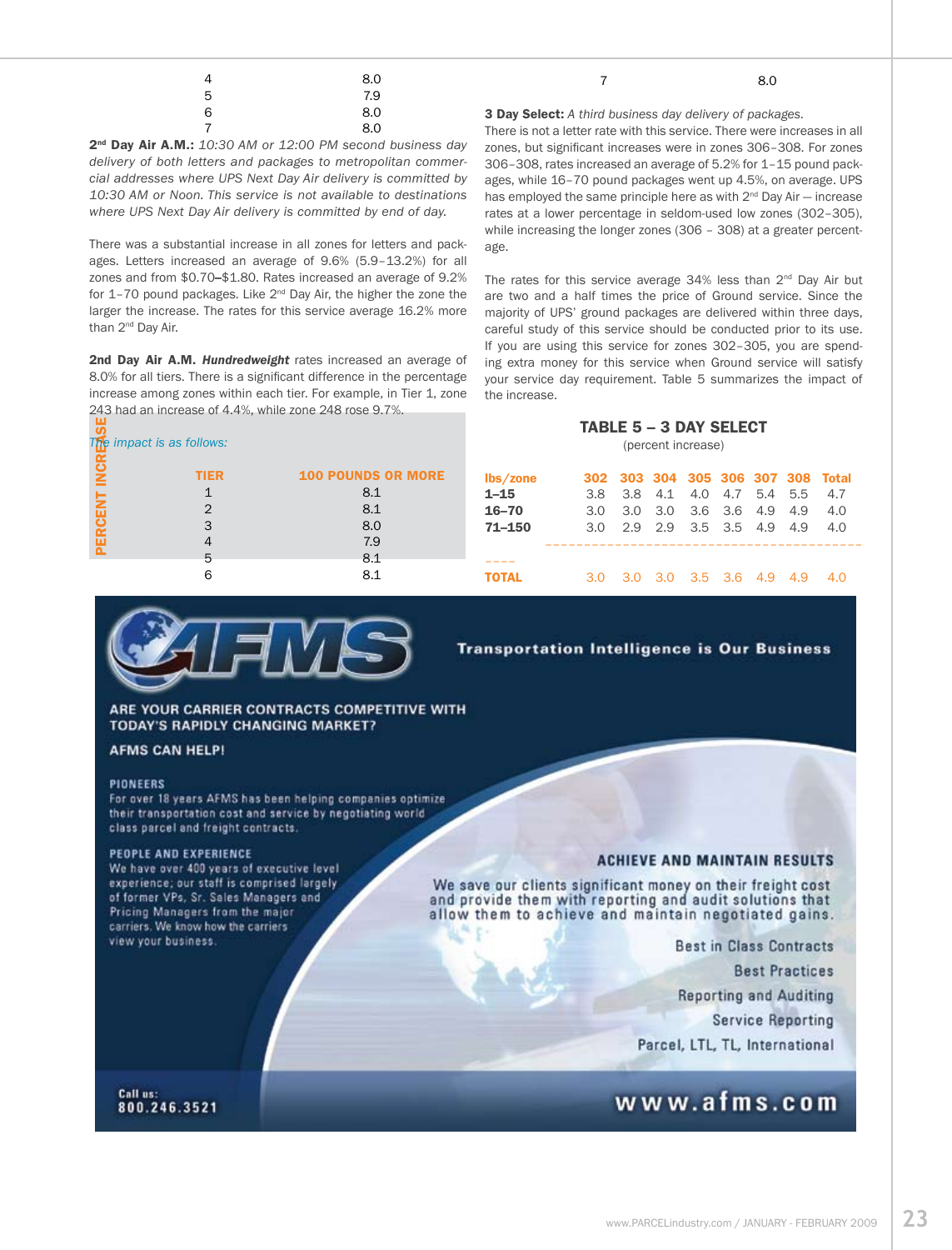**th Reases** 3bay Select *Hundredweight* rates increased 4.5% for 200 -499.9 pounds and 4.5% for 500 pounds or more for zones 306-308. *The impact is as follows for zones 306–308:* 

| ⋸    |             |             |             |
|------|-------------|-------------|-------------|
|      | <b>TIER</b> | 200-499 LBS | 500-999 LBS |
| 젊    |             | 4.5         | 4.5         |
| ERCI | 2           | 4.5         | 4.5         |
|      | 3           | 4.5         | 4.5         |
|      | 4           | 4.4         | 4.5         |
|      | 5           | 4.5         | 4.5         |
|      | 6           | 4.5         | 4.5         |
|      |             | 4.4         | 4.4         |
|      |             |             |             |

*Ground Fuel Surcharge* applies to all domestic and international transportation charges for the following services:

Ground Commercial, Ground Residential, Hundredweight Ground Service and Standard To Canada. The surcharge also applies to the following accessorial charges (where applicable):

- Pick-up
- Return Services
- International Extended Area
- Delivery
- Residential Surcharge
- Large Package

*Air and International Fuel Surcharge* applies to all domestic and international transportation charges for the following services:

Next Day Air Early A.M., Next Day Air, Next Day Air Saver, 2<sup>nd</sup> Day Air A.M., 2<sup>nd</sup> Day Air, 3 Day Select, Next Day Air Freight, 2<sup>nd</sup> Day Air Freight, Worldwide Express Plus, Worldwide Express, Worldwide Saver and Worldwide Expedited. The surcharge also applies to the following accessorial charges (where applicable):

- Pick-up
- Return Services
- Next Day Early A.M./Express Plus
- International Extended Area
- Delivery
- Residential Delivery
- Saturday Delivery and Pick-up
- Large Package

UPS uses index-based surcharges that are adjusted monthly. Changes to the surcharges are effective the first Monday of each month and posted approximately two weeks prior to the effective date. The Ground surcharge is based on the National U.S. Average On Highway Diesel Fuel Prices reported by the U.S. Department of Energy for the month that is two months prior to the adjustment. For example, the surcharge for January 2009 is based on the November 2008 National U.S. Average on Highway Diesel Fuel Price. The Air and International surcharge is based on the U.S. Gulf Coast prices for kerosene-type jet fuel reported by the U.S. Department of Energy for the month that is two months prior to the adjustment. You can find current fuel surcharges on ups.com.

Since UPS has parsed every other pricing component, it is unfair shippers must pay the high Air fuel surcharge for those Air packages that are transported over-the-road. As you are aware, a high percentage of so-called "Air" packages never see the belly of an airplane. They simply travel in trailers along with the Ground packages, yet shippers must still pay the high Air fuel surcharge anyway. Dear Mr. UPS, how about applying the ground fuel surcharge for those Air packages that travel over-the-road? You can make that happen with your powerful computers, if you wanted!

#### International

While early morning, morning and end-of-day delivery times have become the standard within the United States, importers and exporters have long had only one or two time-of-day delivery options for international air shipments. UPS continues to expand its services in lanes between the United States and Asia, Europe and the Americas, giving businesses three time-of-day delivery options in the world's busiest cities. These services are:

- UPS Worldwide Express Plus (guaranteed delivery by 8:30 AM to Canada and 9 AM to all other destinations)
	- Next business day to Canada
	- Two business days to Europe
	- Two or three business days to Asia

Add \$40.00 to the appropriate Worldwide Express export rate.

- UPS Worldwide Express (guaranteed delivery by 10:30 AM or noon, depending on destination)
	- Next business day to Canada and for documents to Mexico
	- Two business days to Europe and Latin America
	- Two or three business days to Asia

Letter export rate increased, on average, 4.6% and from \$0.65 –\$4.75 (2.2–7.1%), depending on the zone. Package export rates increased an average of 6.0% with a range of 3.9–8.1%.

- UPS Worldwide Saver (guaranteed delivery end-of-day)
	- Next business day to Canada and for documents to Mexico
	- Two business days to Europe and Latin America
	- Typically within two or three business days to Asia

The export rates for this service average a meager 4.0% off of Worldwide Express packages.

- Worldwide Expedited (guaranteed delivery end-of-day)
	- Two business day to Canada
	- Three business days to Mexico
	- Three or four business days to Europe
	- Four or five business days to Asia and Latin America

The package export rates for this service increased an average of 6.0%.

• Standard To Canada (guaranteed delivery end-of-day) - Within two to six business days to Canada

The package export rates for this service increased an average of 4.9%. But as we have seen with so many other services, the lowest weights (1–15 pounds) increased 6.9%, on average.

#### Accessorial Charges

Many of the Accessorial Charges stayed the same. However, nine Accessorial Charges have increased, and some of them were hefty. These include Additional Handling, Address Correction — Ground, Declared Value, Delivery Area Surcharge, Delivery Confirmation Responses, Hazardous Material, Residential Surcharges, Saturday Delivery and Pick-up and Weekly Pick-up Charge.

#### *The following summarizes the changes:*

|                            | 2009   | 2008   | <b>Increase</b> |
|----------------------------|--------|--------|-----------------|
| <b>Additional Handling</b> | \$7.50 | \$6.50 | 15.4%           |
| <b>Address Correction</b>  |        |        |                 |
| - Ground                   | \$8.00 | \$6.00 | 33.0%           |
| Declared Value             |        |        |                 |
| $-$ \$100.01-\$50,000      | \$0.65 | \$0.60 | 8.3%            |
| <b>Minimum Charge</b>      | \$1.95 | \$1.80 | 8.3%            |
| Delivery Area Surcharge    |        |        |                 |
| - Commercial               | \$1.60 | \$1.50 | 6.7%            |